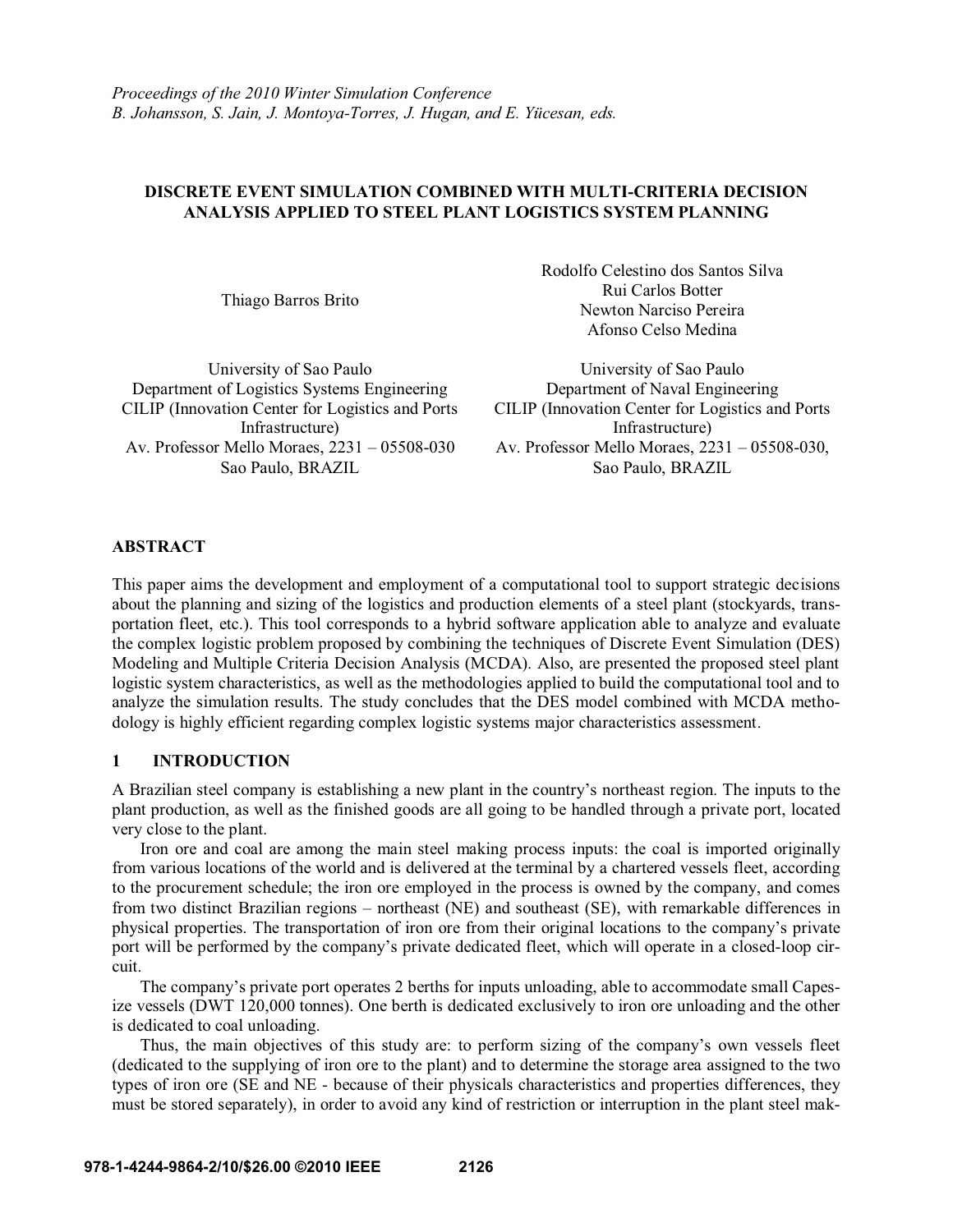ing process due to failures in the input supply. This work does not cover the coal transportation, storage or processing.

 A DES model was built to analyze the proposed logistic system, based on several alternatives of the system's possible configurations. From this point on, a multi-criteria analysis of the results obtained by the DES model of each proposed alternative was carried out. Through this analysis, it was possible to:

- Determine the "best" size of the iron ore supply vessel fleet, required to meet the project transportation planned cargo demand;
- Assess the capacity of the stock courts yards for the two types of iron ore (SE and NE).

The methodology applied on the study is described in the next section.

# **2 METHODOLOGY**

The purpose of this effort is to develop a hybrid methodology to answer the logistical problem proposed by combining the techniques of DES Modeling and MCDA. Once the problem proposed is naturally complex, composed of several elements interacting among themselves simultaneously, influencing each other in a complex relationship network, often under conditions that involve randomness, and requires the observation and evaluation of numerous decision criteria, being lead by multiple goals (often intangible and even antagonistic) and commonly running in long time horizons where the risks and uncertainties are salient elements, the technique of MCDA is a strong ally in the decision making process. The MCDA is a structured technique for dealing with problems with multiple and complex criteria influencing decision making (Saaty 2001), since it allows the visualization of the rational-logical structure of the problem by representing and quantifying the importance of its elements, relating them to an overall goal.

 Under the same circumstances, DES has been efficiently applied for evaluation of complex systems. DES is able to replicate the behavior of any real system very closely, providing the decision maker with valuable information about the system behavior and how it can be modified (Sweetser 1999).

# **2.1 Discrete Event Simulation (DES) Modeling**

Regarding the development of the simulation model, the methodology applied was based on the steps proposed by Pedgen, Shannon and Sadowski (1995) and later modified by Botter (2002). Those steps are summarized and graphically represented by Chwif and Medina (2006), which divide the development of the model in three main stages (Figure 1):

- a) Conception: definition of the system and its objectives, as well as data collection and conceptual modeling;
- b) Implementation: preparation of the computer model itself, verification and validation;
- c) Analysis: simulation runs, sensitivity and results analysis.

 To model the proposed transportation system, a methodological basis was sought in literature works dealing with closed-loop transportation. In the Brazilian literature some publications in this context were addressed, such as Botter, Brinati, and Roque (1988), which presents a simulation model for the design of fuel transportation through the Tietê-Paraná Waterway in a closed-loop system. They provide an extensive description of the simulation model and perform the economic analysis of various scenarios. Mendes (1999) also employs the DES methodology in the development of a techno-economic model for the design of cargo intermodal transportation through the Tietê-Paraná Waterway in a closed-loop system. The author highlights the DES support capability in the decision making process.

Following the same line, Aragão (2009) develops a DES model in order to determine the size of barges fleet necessary to operate a closed-loop in an industrial logistic transportation system on the Brazilian coast, called industrial short sea shipping. Brito (2008) develops a tool for economic and operational planning of container and vehicles terminals, justifying the use of the DES technique by the considera-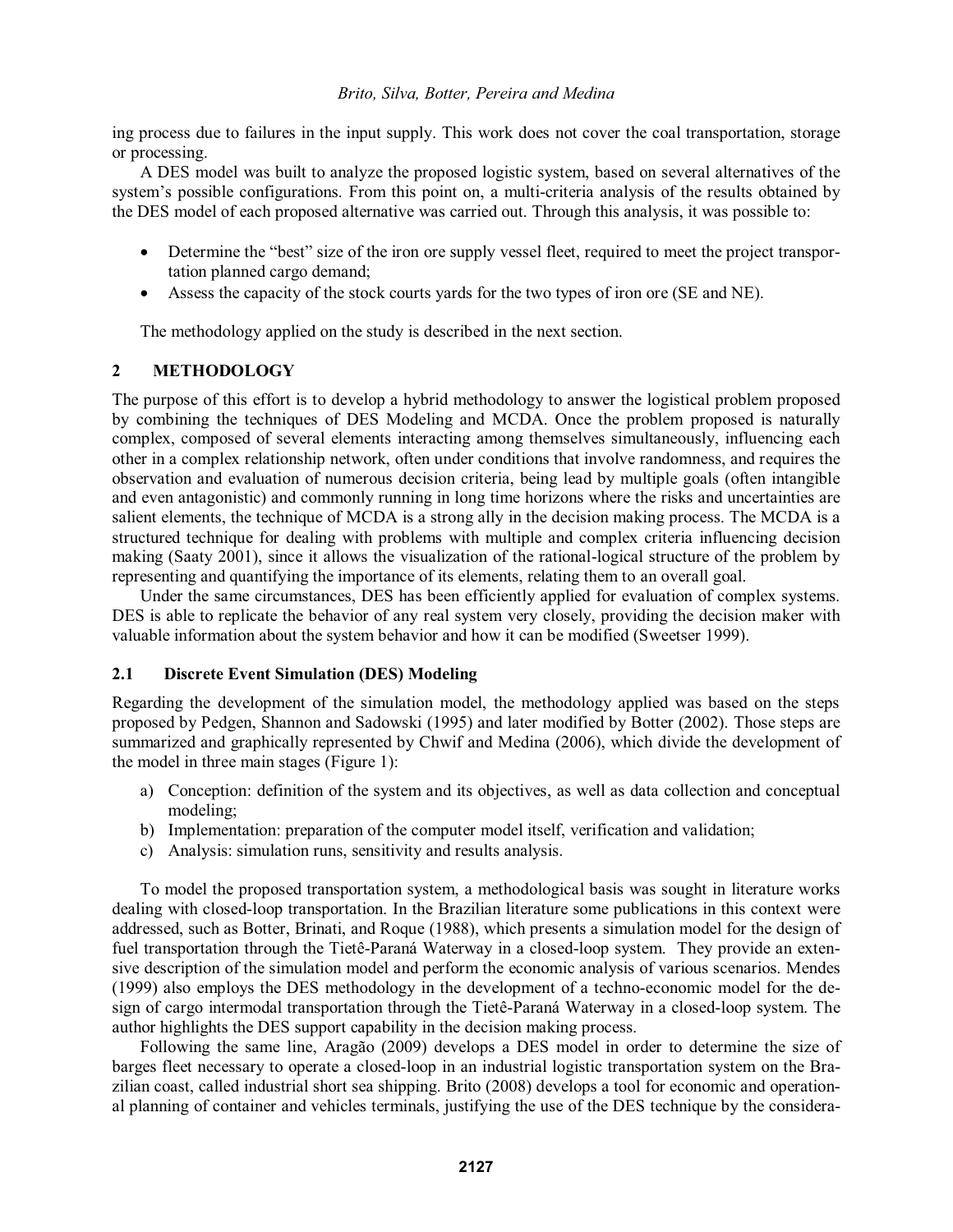tion of a large number of variables and allowing the assessment of the terminal resources necessity. Moreover, the DES is able to deal with the randomness of the behavior of the components of the system, representing very closely the real system behavior, justifying the use of the DES methodology.



Figure 1: Development of a simulation model (Chwif and Medina 2006).

## **2.2 Multiple Criteria Decision Analysis (MCDA)**

The history of the progress of MCDA utilization and the definition of its basic criteria are put together by Prado, Souza, and Yoshizaki (2009). The work also highlights the definition of the terminology "criterion", that in a decision making environment implies in the determination of some kind of pattern in which a particular choice may be considered more desirable than others (Belton and Stewart 2001).

 The application of the MCDA methodology in this work was made using the propositions of Montibeller and Franco (2007). The work confirms the use of MCDA methodology as a supporting tool to decision makers in situations of high complexity and potentially significant and long term impacts. The methodology organizes and synthesizes information, includes measures objectively and considers value judgments of decision makers (Prado, Souza, and Yoshizaki 2009; Montibeller and Franco 2008), in an interactive and iterative process. The value judgments of decision makers are captured as preference compensation, creating a common and robust evaluation instrument. Thus, no matter how diverse is the decision makers group, all their arguments will be taken into account when structuring the decision model, what ensures the satisfaction of the chosen criteria.

 The methodology described by Montibeller and Franco (2007), with the help of V.I.S.A. (Visual Interactive Sensitivity Analysis) software, allows several benchmarks and sensitivities analysis, considering the adopted parameters and taking advantage of the robustness of the decision model built.

 Belton and Stewart (2001) developed a methodology that takes into account all the peculiarities of the Decision Support Theory, comprising the steps shown in Figure 2.

 The objective of any multi-criteria decision methodology is not to prescribe the "right" decision to be chosen, but to help decision makers find an alternative that best fits their needs and problem general understanding.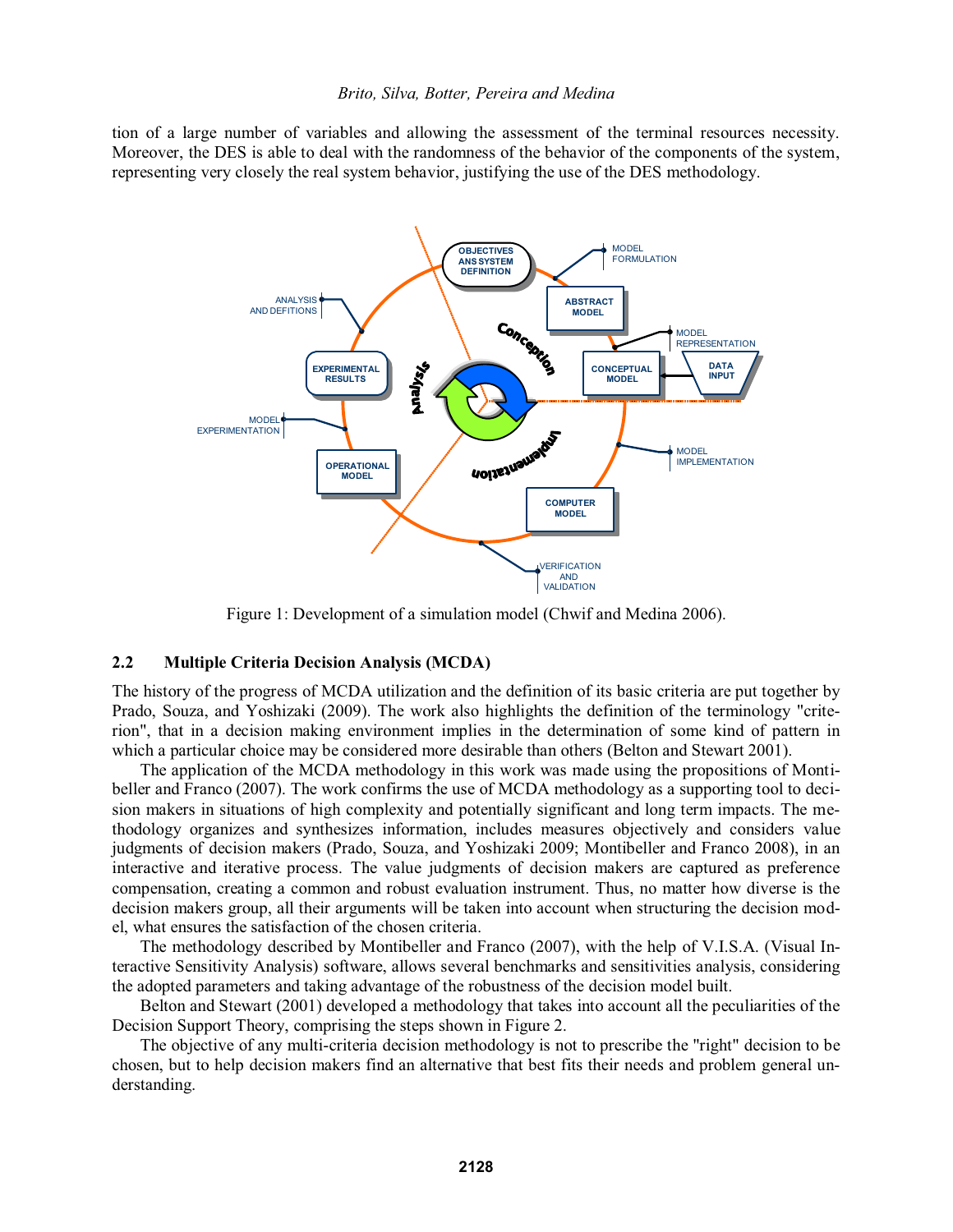

Figure 2: Structuring and resolution process of the MCDA methodology (Belton and Stewart, 2001).

 Several authors have reviewed the utilization of the MCDA methodology as a tool for decision support. The 10 major advantages of MCDA, summarized by Saaty (2001), are: maintenance of the unity of the problem, complexity understanding, criteria interdependence relationship representation, capability of measuring criteria preference, maintenance of the consistency, synthesis, trade-offs evaluation, consideration of decision makers value judgments and consensus reaching.

 Again, the goal sought by any decision support methods is the identification of good and robust alternatives, granting coherence and offering a good trade-off between different objectives that guide the problem resolution. In that way, the multi-criteria analysis in this work will be performed after the obtainment of the results of the DES model.

# **3 INPUT PARAMETERS AND ANALYSIS CRITERIA**

For all simulated scenarios, an annual iron ore demand of 5 mtpy (million tonnes per year) was considered. The iron ore is supposed to be supplied by a dedicated vessel fleet operating in closed-loop system. Moreover, the project fleet is composed of Small Capesize vessels, the largest ship able to dock at the port, with 120,000 tonnes capacity. Table 1 lists the input data common to all scenarios.

| Parameter                    | Value   | Unit   |
|------------------------------|---------|--------|
| Planned Demand               | 5       | mtpy   |
| <b>Vessels Capacity</b>      | 120.000 | tonnes |
| Travel Time (Plant-NE)       | 2.7     | days   |
| Berthing Time (NE Port)      | 1.5     | days   |
| Travel Time (Plant-NE)       | 7.9     | days   |
| Berthing Time (SE Port)      | 1.4     | days   |
| Berthing Time (Private Port) | 3.25    | days   |

Table 1: Input data common to all scenarios.

# **3.1 Variables**

The parameters varied in each analysis are described below:

- -Fleet: number of vessels in the company
s private fleet;
- - Steel making process SE/NE iron ore percentage: The iron ore consumed in the steel making process is originally from either the southeast (SE) or northeast (NE) regions of Brazil, as shown in Figure 3. Due to the specifics physical and technical characteristics of each iron ore type, the percentage of SE iron ore may vary from 30 to 40% of the final composition of the steel process input. Whereas for the production department it is preferable to work with the maximum percen-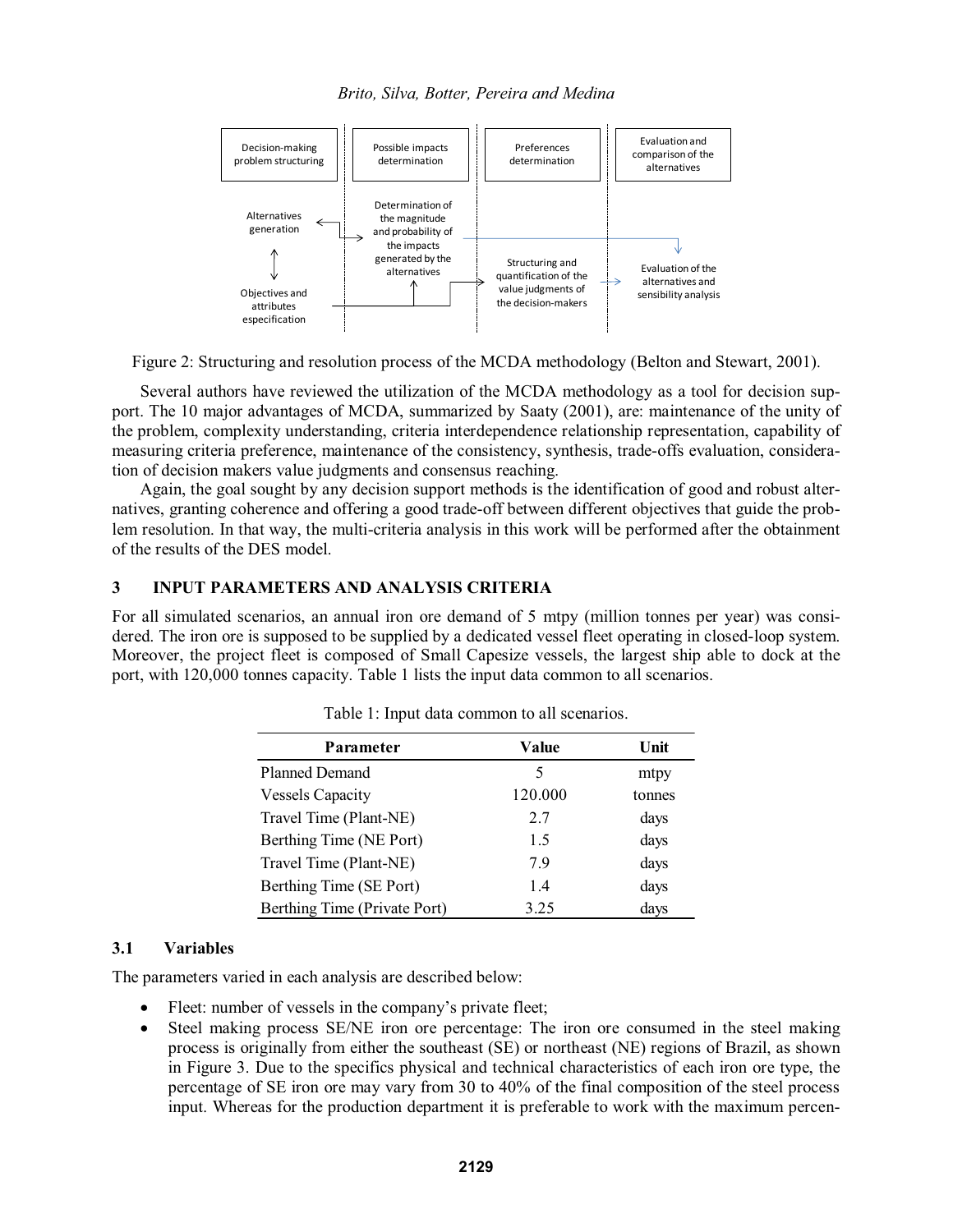tage of SE iron ore, due to its enhanced physical properties, the procurement and transportation departments prefer working with the minimum percentage of SE iron ore (given the longer distance from company private port to the SE port compared to the NE port). It is, therefore, a conflicting decision variable;

- $\bullet$ Stocks Capacities: Storage capacities in tonnes for each type of iron ore (SE and NE).
- $\bullet$  Chartering: This parameter determines whether or not vessels will be chartered during the periods when the vessels of the company fleet are docked due to maintenance. The dockage occurs every 2 and ½ years, and ships may be unavailable from 7 to 40 days. This is an uncertainty parameter, since it is difficult to charter vessels with the fleet same specifics operational characteristics, especially for short time periods.



Figure 3: Representation of the iron ore transportation process from the SE and NE port to the company's private port.

# **3.2 Scenarios Description**

From all the originally simulated scenarios, 10 viable scenarios were selected for further evaluation with the multi-criteria methodology support. These scenarios cover all the variation range of the input parameters of the DES model described in item 3.1 and their descriptions are listed in Table 2 .

| <b>Scenarios</b> | <b>Vessels</b> | % Min. SE       | <b>Stock Capacity (tonnes)</b> | <b>Rely on</b><br>chartering |                |
|------------------|----------------|-----------------|--------------------------------|------------------------------|----------------|
|                  | Fleet          | <b>Iron Ore</b> | NE                             | SE.                          | ?              |
| Scenario 1       | $\mathfrak{D}$ | 30              | 550,000                        | 225,000                      | N <sub>0</sub> |
| Scenario 2       | 2              | 30              | 550,000                        | 225,000                      | <b>Yes</b>     |
| Scenario 3       | 2              | 35              | 500,000                        | 275,000                      | N <sub>0</sub> |
| Scenario 4       | $\overline{2}$ | 35              | 500,000                        | 275,000                      | <b>Yes</b>     |
| Scenario 5       | $\overline{c}$ | 40              | 475,000                        | 300,000                      | N <sub>0</sub> |
| Scenario 6       | $\mathfrak{D}$ | 40              | 475,000                        | 300,000                      | <b>Yes</b>     |
| Scenario 7       | 2              | 35              | 375,000                        | 275,000                      | <b>Yes</b>     |
| Scenario 8       | 3              | 30              | 185,000                        | 235,000                      | N <sub>0</sub> |
| Scenario 9       | 3              | 35              | 170,000                        | 275,000                      | N <sub>0</sub> |
| Scenario 10      | 3              | 40              | 155,000                        | 315,000                      | No             |

Table 2: Description of the scenarios analyzed.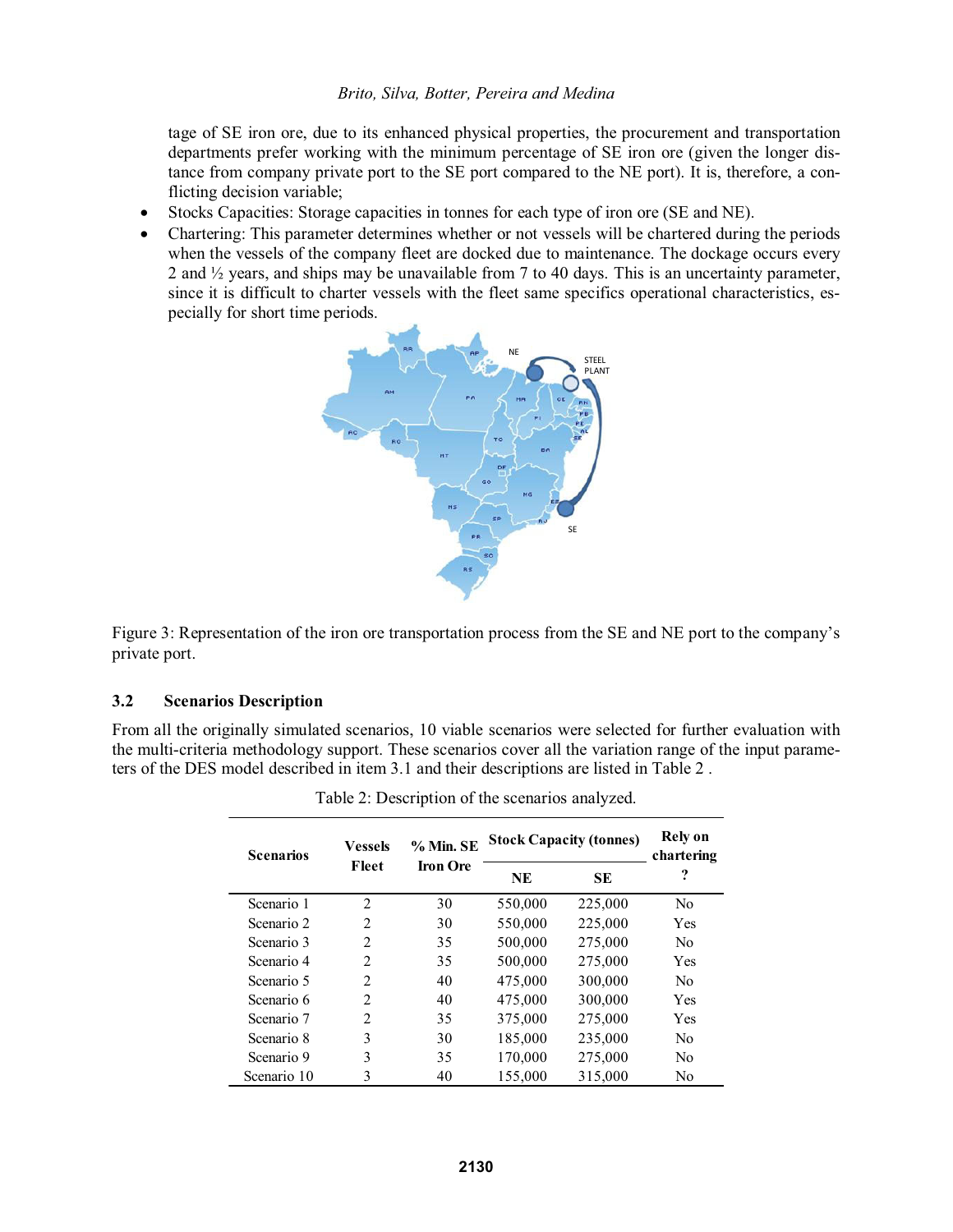In Table 2, the first 7 scenarios simulate 2 vessels fleets operation, and the last 3 scenarios encompass a 3 vessels fleet. Next, the first alternated variable is the necessity or not of vessels chartering during the fleet docking period. Thereafter, until scenario 6, the proportion of iron ore from each source (NE and SE) is changed. Scenario 7 is a sensitivity analysis of scenario 4, with reduced storage capacity. From the  $8<sup>th</sup>$ to the  $10<sup>th</sup>$  scenarios the proportion of iron ore from SE and NE is altered, but with a 3 vessels fleet operation.

 One can identify a clear tradeoff between the number of vessels in the company fleet and the storage capacity required for each iron ore type, just by, for example, comparing the  $1<sup>st</sup>$  scenario with the  $8<sup>th</sup>$  scenario. The simulation results are presented in Section 5.

# **4 DECISION CRITERIA - VALUE FUNCTIONS**

As detailed in Section 2.2, the decision making process includes capturing the value judgments of the decision makers. Those are captured through the assignment of value functions for the relevant criteria and sub-criteria and later positioning of the scenarios result in value function scale. The value functions are built with the support of the software V.I.S.A.. All evaluations and considerations were performed with the participation of representatives of the following areas of the company: Operations, Procurement, Transportation (Railroad and Navigation), Inventory Management and Finance.

The relevant criteria and sub-criteria considered in the system characterization, their descriptions and value functions building process are described below:

- - Power Plant Stoppages: Number of days per year that the plant stops production due to the lack of any input supply (iron ore). The value function of this criterion is given as follows: when no interruption occurs in the steel plant operation (0 days of interruption), the scenario gets maximum score (1). If there is only 1 day of interruption, the scenario gets a score of 0.5. Two days of interruption corresponds to a score of 0.25 and 3 days to a score of 0.125. Thereafter, the score varies linearly till the scenario with more days of interruption (in this particular case, 18), which gets score 0. Between intervals, the value function varies linearly. The value function aims at representing the extremely high costs of production resuming after any stoppage.
- $\bullet$  Investment Net Present Value (NPV): As the system modeled represents an internal logistic operation of the company, there is no revenue generation. The Investment NPV is therefore directly related to the need of financial investment of the company on the project (size of the company's fleet, need for vessel chartering and others). The Investment NPV results are obtained based on parameters provided by the company, presented in Table 3.

| Parameter                       | Unit                |
|---------------------------------|---------------------|
| <b>Vessel Acquisition Value</b> | Mi US\$             |
| <b>Financed Percentage</b>      | $\frac{0}{0}$       |
| Interests                       | $\frac{0}{0}$       |
| <b>Amortization Period</b>      | years               |
| Grace Period                    | years               |
| Vessel's Service Life           | years               |
| <b>Return Rate</b>              | $\frac{9}{0}$ /year |
| NPV Financed (per vessel)       | Mi US\$             |
| NPV Own Capital (per vessel)    | Mi US\$             |
| Chartering Costs (per vessel)   | US\$/day            |

Table 3: Economic parameters of the investment.

The Investment NPV value function has linear behavior, with maximum score (1) assigned to the lowest total Investment NPV scenario and minimum score (0) for the highest Investment NPV.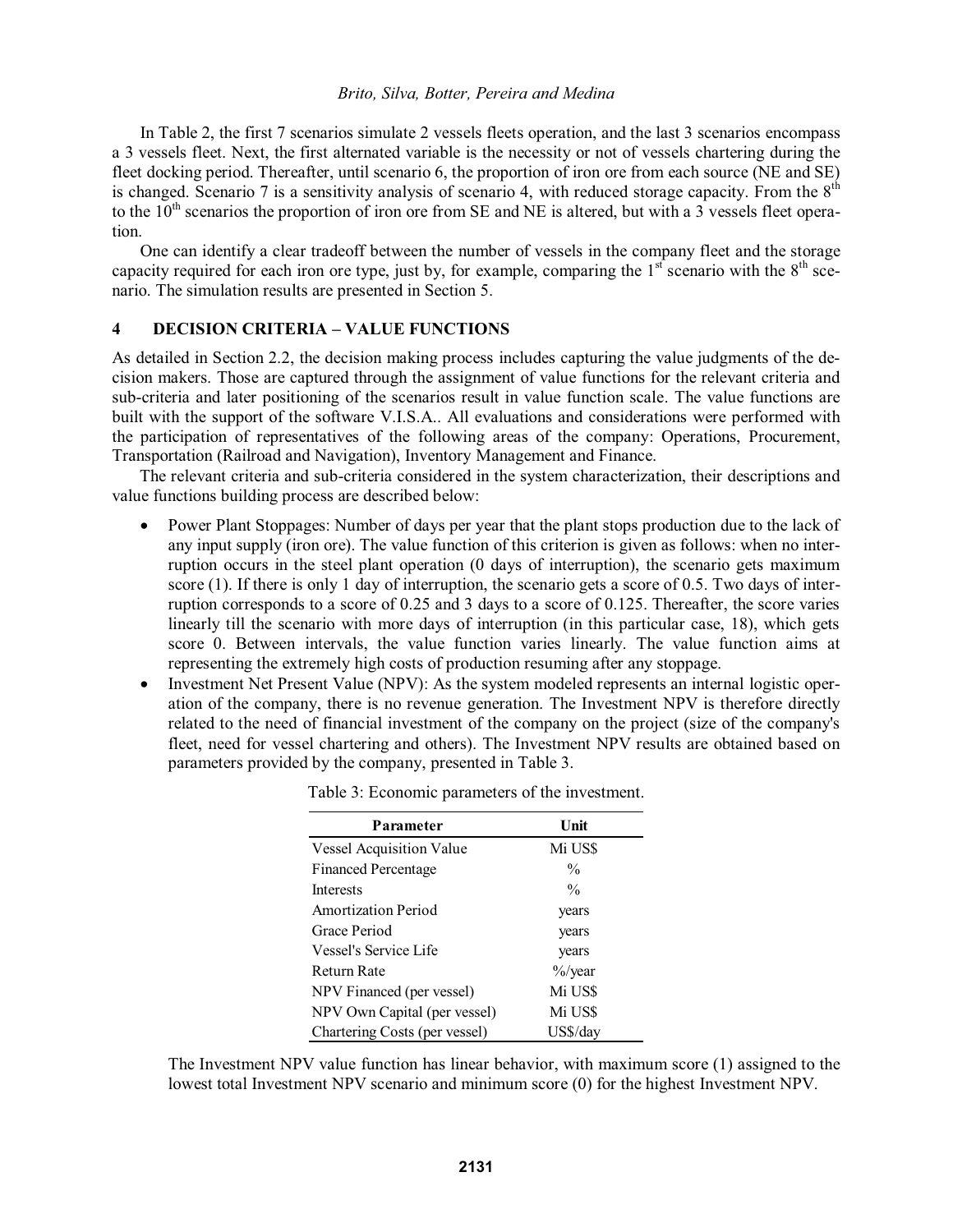- Annual Fleet Operational Costs: Takes into account all the operational costs of the company fleet, such as fuel, port costs and running costs (crew, insurance, administrative costs, taxes, etc.). The components of the fleet operational costs are presented in Table 4.

| Parameter                  | Unit                  |
|----------------------------|-----------------------|
| Fuel Cost (at route)       | (US\$/day)/vessel     |
| Fuel Cost (at port)        | (US\$/day)/vessel     |
| <b>Running Costs</b>       | (US\$/day)/vessel     |
| Mooring Cost at Plant Port | (US\$/mooring)/vessel |
| Mooring Cost at NE Port    | (US\$/mooring)/vessel |
| Mooring Cost at SE Port    | (US\$/mooring)/vessel |

Table 4: Components of fleet operational cost.

Identically to the NPV, the value function of this criterion is linear, with maximum score (1) assigned to the scenario with lowest total operational costs and minimum score (0) assigned to the highest operational cost.

- -• Stock below the safety level: time percentage that the plant's stock remains below the minimum inventory safety level, but results in no interruption in the steel making process. The safety stock level is defined as 15 days of the plant input consumption. This parameter aims at representing the risk of interruption of plant production. A value function of this criterion assigns maximum score  $(1)$  to a zero percentage  $(0\%)$  of observation days of stock below the safety level, and minimum value (0) to the highest percentage. The variation between the extremes is linear.
- $\bullet$  SE/NE iron ore percentages: Operationally, the plant, due to physical characteristics, would rather be working with the SE than with NE iron ore. The scenarios are simulated within a discrete distribution of the percentage of SE iron ore (40%, 35% and 30%) and the value function is given as follows:  $40\%$  - valued as maximum (1),  $35\%$  - assigned with an intermediate score (0.5) and 30% - valued as minimum (0).
- - Stock Capacity: The company project encloses a courtyard area able to store 775,000 tonnes of iron ore. For obvious reasons, the preferred configurations are the ones with lower storage capacity, what represent less area commitment. Thus, in accordance with the established value function, the scenario with lower storage capacity gets maximum score (1) and the one with higher capacity, gets minimum score (0), with linear variation between extremes;
- - Average supported queuing time: the average supported queuing time refers to the average time that the vessels can wait in queue at the terminals of iron ore origin that do not affect input delivering. The vessels have to obey the queuing disciplines in both iron ore origin terminals. This is an uncertainty parameter, since a scenario that supports lower queues is riskier than one which supports high levels of the queue regarding planned demand fulfillment. Moreover, the behavior of the queues patterns at Brazilian iron ore terminals is regulated by fluctuations of global demand. The scenario with largest average supported queuing time scores 1 (maximum), and the shortest time scores 0 (minimum).
- - Chartering: the criterion under discussion assumes only binary values - relying or not on spare vessels chartering. Thus, scenarios with no chartering relying receive maximum score (1) and scenarios where chartering spare vessels is considered an option receive minimum score (0). As previously mentioned, such behavior of the value function is due to the difficulty in chartering vessels that meet the specific operational characteristics demanded, especially for short time periods.
- - New mission allocation waiting time: represents the number of hours, on average, that each vessel of the company fleet waits to be allocated to a new mission (new route) to any of the iron ore suppliers. Thus, a higher new mission waiting time, if on one hand means fleet idleness, on the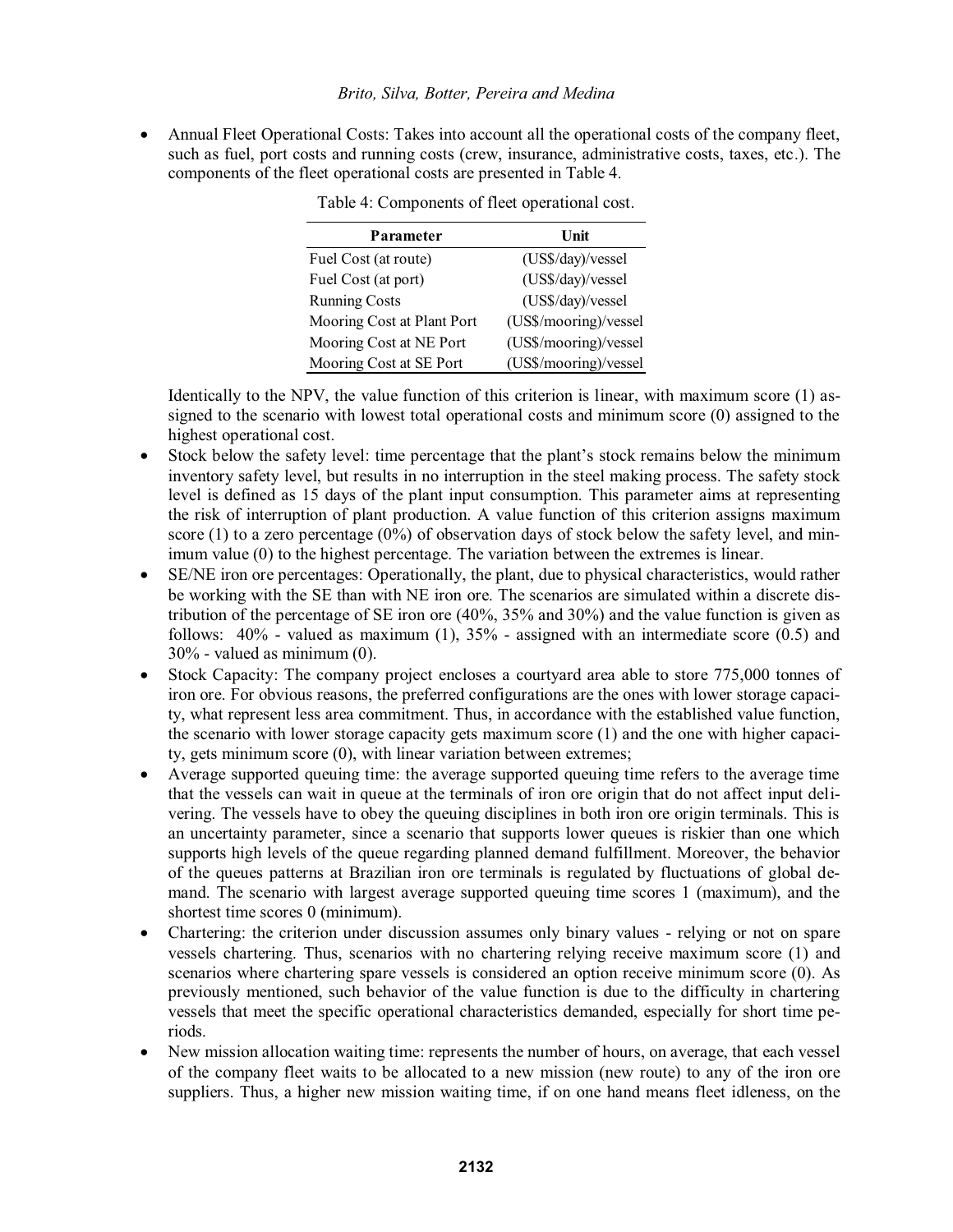other hand represents less risk to the plant input supply. The value function assigns, for the lowest waiting time value observed the maximum score (1), and to waiting times greater than 24 hours the minimum score (0). Between 0 and 24 hours, the variation of the value function is linear.

#### **5 SIMULATIONS RESULTS**

20 replications (of 25 years each) of the simulation model developed in Arena ® were run for each scenario described in Section 3.2. The results are shown in Table 5.

| <b>Scenarios</b> | % Demand | Lack of<br>Inputs | <b>NPV</b> Total | <b>Total</b><br>Annual<br>Operational | $%$ Time<br><b>Below</b><br><b>Safety</b><br><b>Stock</b> | <b>Average Suppported</b><br><b>Queuing Time</b><br>(days/cycle) |      | <b>New</b><br><b>Mission</b><br><b>Allocation</b> |
|------------------|----------|-------------------|------------------|---------------------------------------|-----------------------------------------------------------|------------------------------------------------------------------|------|---------------------------------------------------|
|                  | Met      | (days/year)       | (norm.)          | Costs<br>(norm.)                      |                                                           | NE                                                               | SE   | <b>Time</b><br>(h/cycle)                          |
| Scenario 1       | 99       | 2                 | 0.65             | 0.68                                  | 5                                                         | 1.75                                                             | 1.25 | 44                                                |
| Scenario 2       | 100      | $\boldsymbol{0}$  | 0.70             | 0.69                                  | $\theta$                                                  | 3.50                                                             | 2.50 | 11                                                |
| Scenario 3       | 99       |                   | 0.66             | 0.69                                  | 5                                                         | 1.75                                                             | 1.25 | 35                                                |
| Scenario 4       | 99       | $\boldsymbol{0}$  | 0.71             | 0.69                                  | 2                                                         | 3.50                                                             | 2.50 | 7                                                 |
| Scenario 5       | 99       | 12                | 0.66             | 0.70                                  | 13                                                        | 1.75                                                             | 1.25 | 22                                                |
| Scenario 6       | 100      | $\boldsymbol{0}$  | 0.72             | 0.71                                  | 3                                                         | 1.75                                                             | 1.25 | 29                                                |
| Scenario 7       | 99       | 18                | 0.71             | 0.69                                  | 25                                                        | 1.75                                                             | 1.25 | 4                                                 |
| Scenario 8       | 100      | $\boldsymbol{0}$  | 0.99             | 0.95                                  | $\theta$                                                  | 5.25                                                             | 3.75 | 161                                               |
| Scenario 9       | 100      | $\boldsymbol{0}$  | 1.00             | 0.97                                  | $\theta$                                                  | 5.25                                                             | 3.75 | 146                                               |
| Scenario 10      | 100      | 0                 | 1.00             | 1.00                                  | $\mathbf{0}$                                              | 5.25                                                             | 3.75 | 118                                               |

Table 5: Results obtained by the DES model.

 The analysis of Table 5 reveals that scenarios operating with fleets of 3 vessels (Scenarios 8, 9 and 10) reached a higher performance level regarding operational criteria and service levels (average supported queuing time, time below safety stock level, days of input lacking). Furthermore, these scenarios are less risky to the system, less susceptible to uncertainties, less demanding for storage areas and more tolerant to queues formation at the iron ore supplier's terminals. However, the costs of these configurations are higher compared to other scenarios, either regarding the initial investment needed or the operational costs.

 Among the first 7 scenarios, which rely on the operation of a 2-vessels fleet, the comparison of similar scenarios, in which variations happen only regarding the reliance or not on spare vessels chartering (e.g. scenarios 1 and 2, 3 and 4, 5 and 6), leads to the conclusion that the chartering process is responsible for operational results improvements, despite leading to costs increases.

 Moreover, it is noticeable that a higher percentage of SE iron ore incurs higher costs, due to the greater distance between the input supplier and the steel plant. Additionally, scenario 7, which is a sensitivity analysis of scenario 4 with reduced storage capacity, corresponds to the worst operational performance.

Section 6 contemplates the multiple criteria model analysis.

### **6 MULTI-CRITERIA ANALYSIS**

As described in section 2.2, the decision making process is made based on the assignment of weights to the decision criteria listed in section **Error! Reference source not found.** above. The process is now presented. The following methodological step is the assignment of scores associated to all the decision criteria in each of the 10 previously considered scenarios.

 Table 6 shows the importance classification of the decision criteria and the calculation of the normalized weights associated to each of them. The criteria importance order has been defined in cooperation and unanimously by the group of decision makers.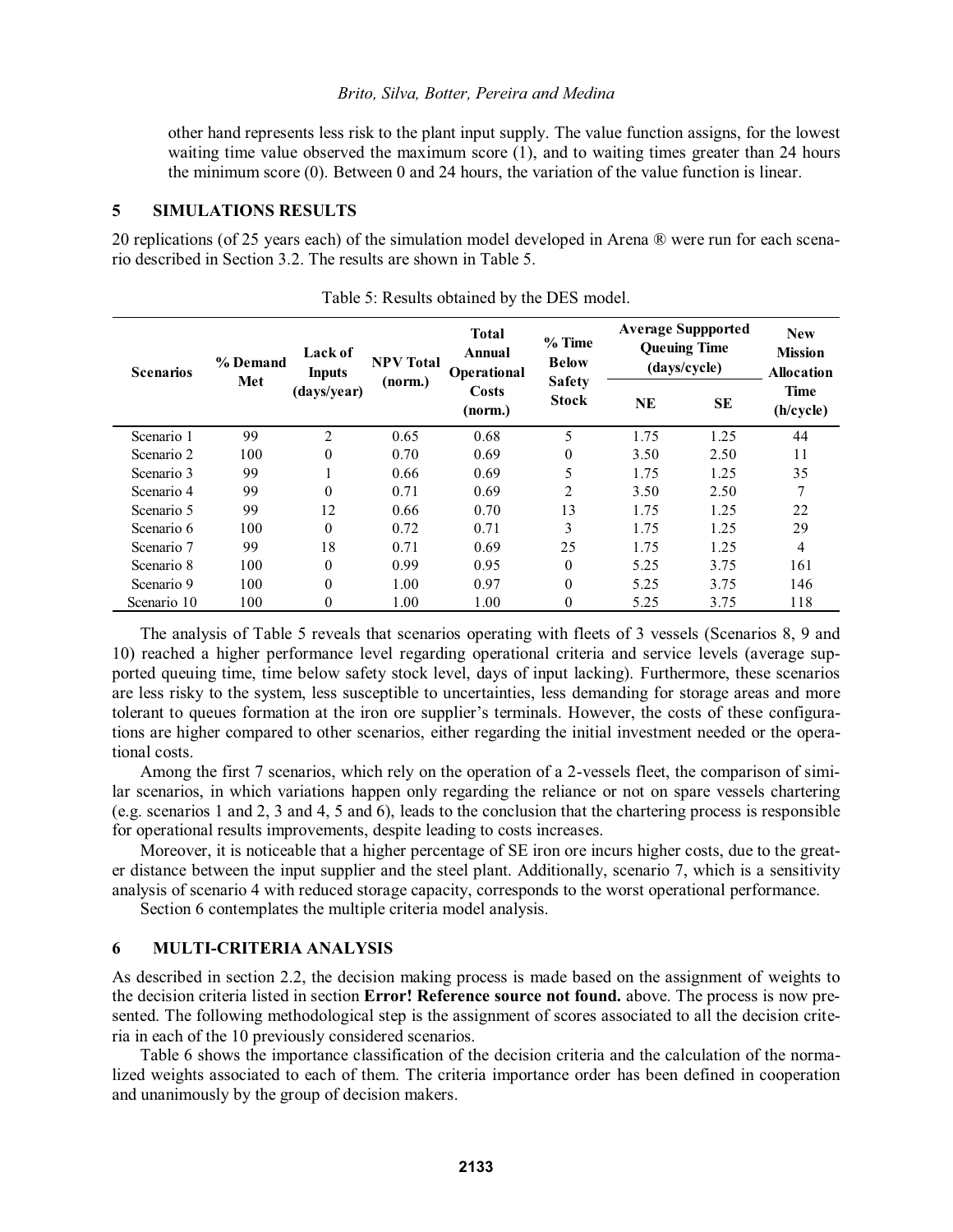| <b>Criterion</b><br># | Criterion                             | <b>Priority</b> | Weight<br>(100/Priority) | <b>Normalized</b><br>Weight |
|-----------------------|---------------------------------------|-----------------|--------------------------|-----------------------------|
|                       | Power Plant Stoppages                 |                 | 100.0                    | 30                          |
| 2                     | Net Investment Present Value (NPV)    | 2               | 50.0                     | 15                          |
| 3                     | <b>Total Annual Operational Costs</b> | $\mathfrak{D}$  | 50.0                     | 15                          |
| 4                     | % Time Below Safety Stock             | 3               | 33.3                     | 10                          |
| 5                     | Average Queuing Supported Time        | 4               | 25.0                     | 8                           |
| 6                     | <b>Stocks Capacities</b>              | 5               | 20.0                     | 6                           |
| 7                     | NE/SE Iron Ore Input Proportion       | 5               | 20.0                     | 6                           |
| 8                     | <b>Vessels Chartering</b>             | 6               | 16.7                     | 5                           |
| 9                     | New Mission Allocation Time           | 6               | 16.7                     | 5                           |
|                       | Sum                                   |                 | 332                      | 100                         |

Table 6: Importance classification of the decision criteria and normalized weights.

 The criterion considered most important for the company is the number of days per year when the plant stops production due to the lack of any of the two types of iron ore. This is an extremely critical criterion. Subsequently, the criteria related to costs are the most important ones (NPV and Operational Costs), followed by the criteria related to operational risks - the safety stock and the uncertainty related to the average supported queuing time at the SE and NE iron ore terminals. After those criteria, the following priorities are the storage capacity, the proportion of NE/SE iron ore input, the stipulation of vessels chartering reliance and the new mission waiting time.

 From the simulation results (Table 5), the scores associated to all considered scenarios are calculated and shown in Table 7.

| <b>Scenario</b> | Criterion 1 |      |      |      | Criterion 2 Criterion 3 Criterion 4 Criterion 5 Criterion 6 Criterion 7 Criterion 8 Criterion 9 |      |      |      |      |
|-----------------|-------------|------|------|------|-------------------------------------------------------------------------------------------------|------|------|------|------|
| Scenario 1      | 0.38        | 1.00 | 1.00 | 0.80 | 0.00                                                                                            | 0.00 | 0.00 | 1.00 | 0.00 |
| Scenario 2      | 1.00        | 0.86 | 0.97 | 1.00 | 0.00                                                                                            | 0.00 | 0.50 | 0.00 | 0.65 |
| Scenario 3      | 0.50        | 0.97 | 0.97 | 0.80 | 0.50                                                                                            | 0.00 | 0.00 | 1.00 | 0.00 |
| Scenario 4      | 1.00        | 0.83 | 0.97 | 0.92 | 0.50                                                                                            | 0.00 | 0.50 | 0.00 | 0.85 |
| Scenario 5      | 0.10        | 0.97 | 0.94 | 0.48 | 1.00                                                                                            | 0.00 | 0.00 | 1.00 | 0.10 |
| Scenario 6      | 1.00        | 0.80 | 0.91 | 0.88 | 1.00                                                                                            | 0.00 | 0.00 | 0.00 | 0.00 |
| Scenario 7      | 0.00        | 0.83 | 0.97 | 0.00 | 0.50                                                                                            | 0.35 | 0.00 | 0.00 | 1.00 |
| Scenario 8      | 1.00        | 0.03 | 0.16 | 1.00 | 0.00                                                                                            | 1.00 | 1.00 | 1.00 | 0.00 |
| Scenario 9      | 1.00        | 0.00 | 0.09 | 1.00 | 0.50                                                                                            | 0.93 | 1.00 | 1.00 | 0.00 |
| Scenario 10     | 1.00        | 0.00 | 0.00 | 1.00 | 00.1                                                                                            | 0.86 | 1.00 | 1.00 | 0.00 |

Table 7: Score by scenario by criterion.

 Following, the application of the normalized weights considered for each criterion (Table 6), results in a final score result for each scenario. Thus, the scenarios are ranked in Table 8.

 Analyzing Table 8, one can verify that the scenario with the highest final score is Scenario 4. Scenarios 2 and 6 final scores are, however, close to Scenario 4 final score. Scenario 2 differs from scenario 4 only by a smaller proportion of SE iron ore, while scenario 6 employs a higher proportion of SE iron ore than scenario 4. However, scenario 6 supports less queuing time than scenarios 4 and 2.

 Scenario 10 is ranked fourth, virtually tied with Scenarios 9, 8 and 3. Scenario 3 is very similar to Scenario 4, but with no vessels chartering and lower average supported queuing time. The difference be-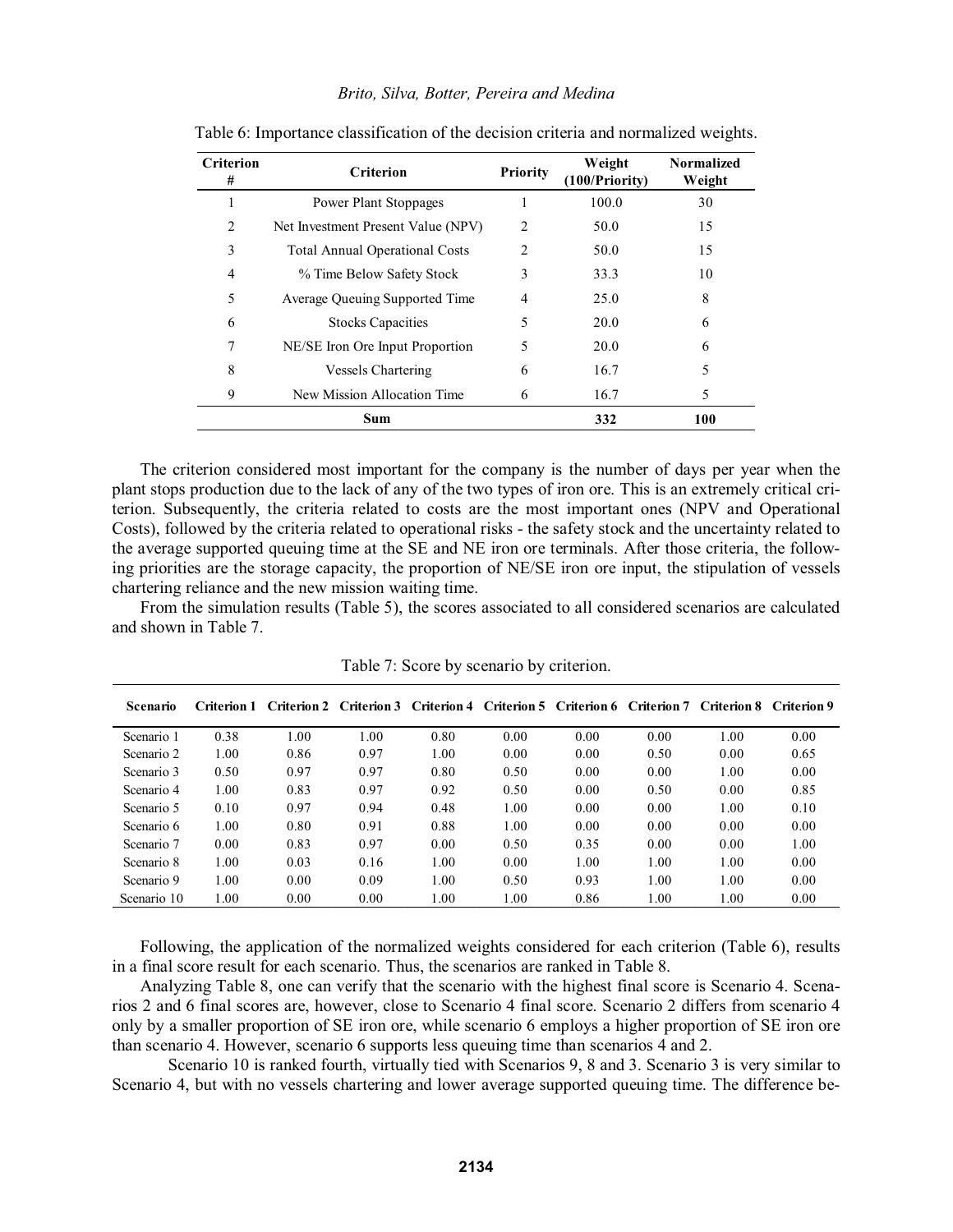tween Scenarios 10, 9 and 8, which are scenarios with a dedicated 3-vessels fleet operation, is the proportion of SE iron ore employed in the steel making process: 40, 35 and 30% respectively.

| Rank# |             | <b>Scenario</b> Final Score |
|-------|-------------|-----------------------------|
| 1     | Scenario 4  | 0.78                        |
| 2     | Scenario 2  | 0.74                        |
| 3     | Scenario 6  | 0.72                        |
| 4     | Scenario 10 | 0.64                        |
| 5     | Scenario 9  | 0.62                        |
| 6     | Scenario 3  | 0.61                        |
| 7     | Scenario 8  | 0.60                        |
| 8     | Scenario 1  | 0.55                        |
| 9     | Scenario 5  | 0.50                        |
| 10    | Scenario 7  | 0.38                        |

Table 8: Scenarios final scores ranking .

Given the proximity of the final scores of the 3 best ranked scenarios (Scenarios 4, 2 and 6), a reasonable configuration is supposed to be chosen between them. The 3 scenarios are composed by fleets of 2 vessels – what comprehends to a very close NPV value and annual total operational costs, have the same total storage capacity (775,000 tonnes), rely on chartering of vessels during the fleet docking periods and their steel making process is subject to no interruption. Therefore, the final pick between these 3 scenarios will be based on the average supported queuing time in the supplier's terminal and the SE iron ore percentage.

 Scenario 2, second final score overall place, is the scenario with lowest SE iron ore percentage (30%) while scenario 6, third final score overall place is the scenario with highest SE proportion (40%). However, scenario 6 supports only 50% of the average queuing time of scenarios 2 and 4 (1.75 days versus 3.5 days).

 The final recommendation is for the pick of the first final score overall place, Scenario 4, basically because its high average queuing time supported compared to Scenarios 2 and 6, and its intermediate percentage of SE iron ore employment in the steel process.

Moreover, key findings and further recommendations are presented in Section 7.

## **7 CONCLUSIONS AND RECOMMENDATIONS**

The final conclusion of this paper is that, given the model assumptions, the decision criteria analysis and weights evaluations, the system will perform adequately according to the scenario 4 configuration (with no expected interruption on the steel making process and only 2% of the plant operation time below the input safety stock level), with a 2-vessels company fleet, 65% of NE and 35% of SE iron ore supply origin and storage capacity of 500,000 tons (NE iron ore) and 275,000 (SE iron ore). Furthermore, the system is supposed to rely on the chartering for temporary replacement of the vessels of the company fleet vessels during the docking periods. The expected average queuing supported time in this scenario is about 3.5 and 2.5 days in the NE and SE iron ore origin terminals, respectively.

 The analysis of storage capacities were based on the availability of the company areas and the existing equipment in the site. The possibility of studying other areas and storage equipment acquisition (increasing the storage capacity or reducing the store area demanded) is a possible recommendation for further works.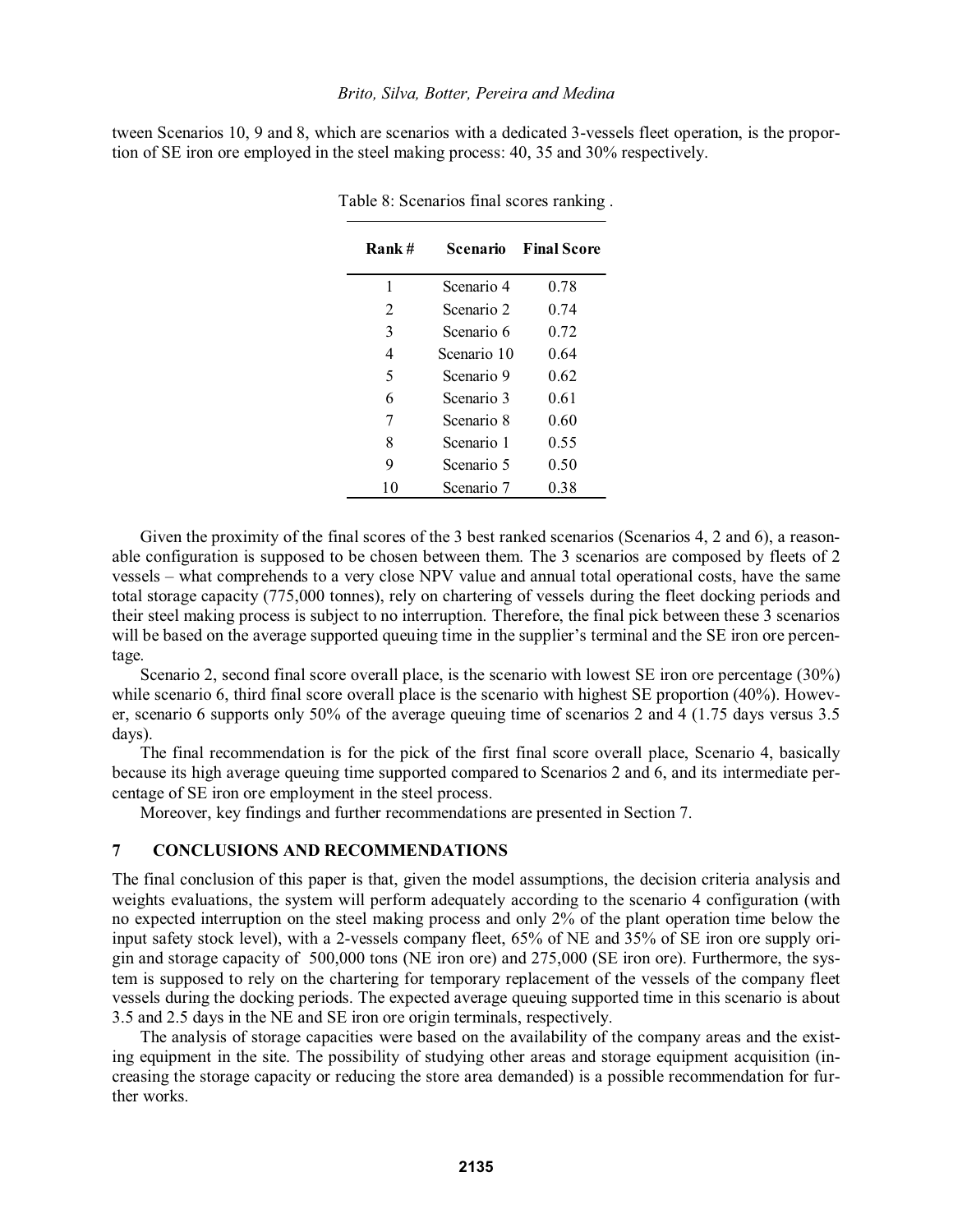Other additional recommendation is the possibility of a sensitivity analysis of the decision criteria weights realization, in order to test the MCDA model robustness or just test the model response subjected to other decision-makers' evaluation.

 The DES and MCDA combined methodology proved to be effective as a complex logistic problem decision-making support. This analysis tool ( $DES + MCDA$ ), with some minor modifications, is applicable to other similar logistics systems evaluation. Furthermore, it was possible to base the selection of alternatives in a set of quantitative criteria, a process usually neglected in a conventional DES analysis. The DES analysis usually classifies the evaluated scenarios as viable or unviable, and the choice is usually based on a single and "obvious" decision criteria (i.e: lower total cost, higher profit margin, etc.). Thus, the use of a multi-criteria model emerges as an effective option for complementing the DES model.

### **REFERENCES**

- Aragão, M.M.C. 2009. *Characterization and sizing of a system of industrial short sea shipping* , Thesis (Master's Degree) - Polytechnic School - Sao Paulo University, Department of Transports Engineering . Logistic Systems, São Paulo, p. 168.
- Belton, V., and J.T. Stewart. 2001. *Multiple criteria decision analysis - An integrated approach*. Kluwer Academic Publishers, London.
- Botter, R.C. 2002. *Treatment of data in a discrete simulation*, Thesis (Associated Professor) -Polytechnic School - Sao Paulo University, Department of Naval and Oceanic Engineering, São Paulo.
- Botter, R. C., M. A. Brinati, and J. R. R. Roque. 1988. Sizing of an integrated alcohol and diesel transportation system in the region of influence of the Tiete-Parana waterway. In: *XII National Congress of Maritime Transports and Naval Construction*. p. 13-44.
- Brito, T.B. 2008. Modeling and simulation of a container regulator terminal. Graduation Thesis Polytechnic School - Sao Paulo University, São Paulo
- Chwif, L., and A.C. Medina 2007. *Modeling and Simulation of Discrete Events: Theory & Practice*, 2 ª Edition. São Paulo, p. 254.
- Mendes, A.B. 1999. *Economic-Operational Model for the sizing of intermodal transportation of load by*  the Tiete-Parana waterway, Thesis (Master's Degree) - Polytechnic School - Sao Paulo University, Department of Naval and Oceanic Engineering, São Paulo, p. 212.
- Montibeller, G., and L.A. Franco. 2007. Decision and Risk Analysis for the evaluation of strategic options. In: Supporting Strategy: Frameworks, Methods and Models. ed. F.A. O'Brien, and R.G. Dyson. 251-284. Wiley, Chichester.
- Montibeller, G., and L.A. Franco. 2008. Multi-criteria Decision Analysis for Strategic Decision Making. In: *Handbook of Multicriteria Analysis*, Volume 103, Part 1, p. 25-48, Springer, 1<sup>st</sup> Edition, Gainesville.
- Pedgen, C.D., R.E. Shannon, and R.P. Sadowski. 1995. *Introduction to simulation using SIMAN*, McGraw-Hill. 2ª Edition. New York,.
- Prado, A.A.A., K. Souza, and H. Yoshizaki. 2009. Transportation Suppliers Selection using Multi-Criteria Decision Analysis Methodology*.* In: *Proceeding of the XXIII Congress of the National Association on Research and Education on Transport.* p. 194. November 9-13, 2009, Vitória.
- Saaty. T.L*.*2001*. Decision making for leaders*. RWS Publications. Pittsburgh.
- Sweetser, A. 1999. A comparison of System Dynamics (SD) and Discrete Event Simulation (DES). *17th International Conference of the System Dynamics Society*, July 20 - 23, 1999, Wellington, New Zealand.

### **AUTHOR BIOGRAPHIES**

**THIAGO BARROS BRITO** completed his undergraduate degree in Industrial Engineering from Escola Politecnica of University of São Paulo (2008) and is currently working on his Master's degree in Logis-